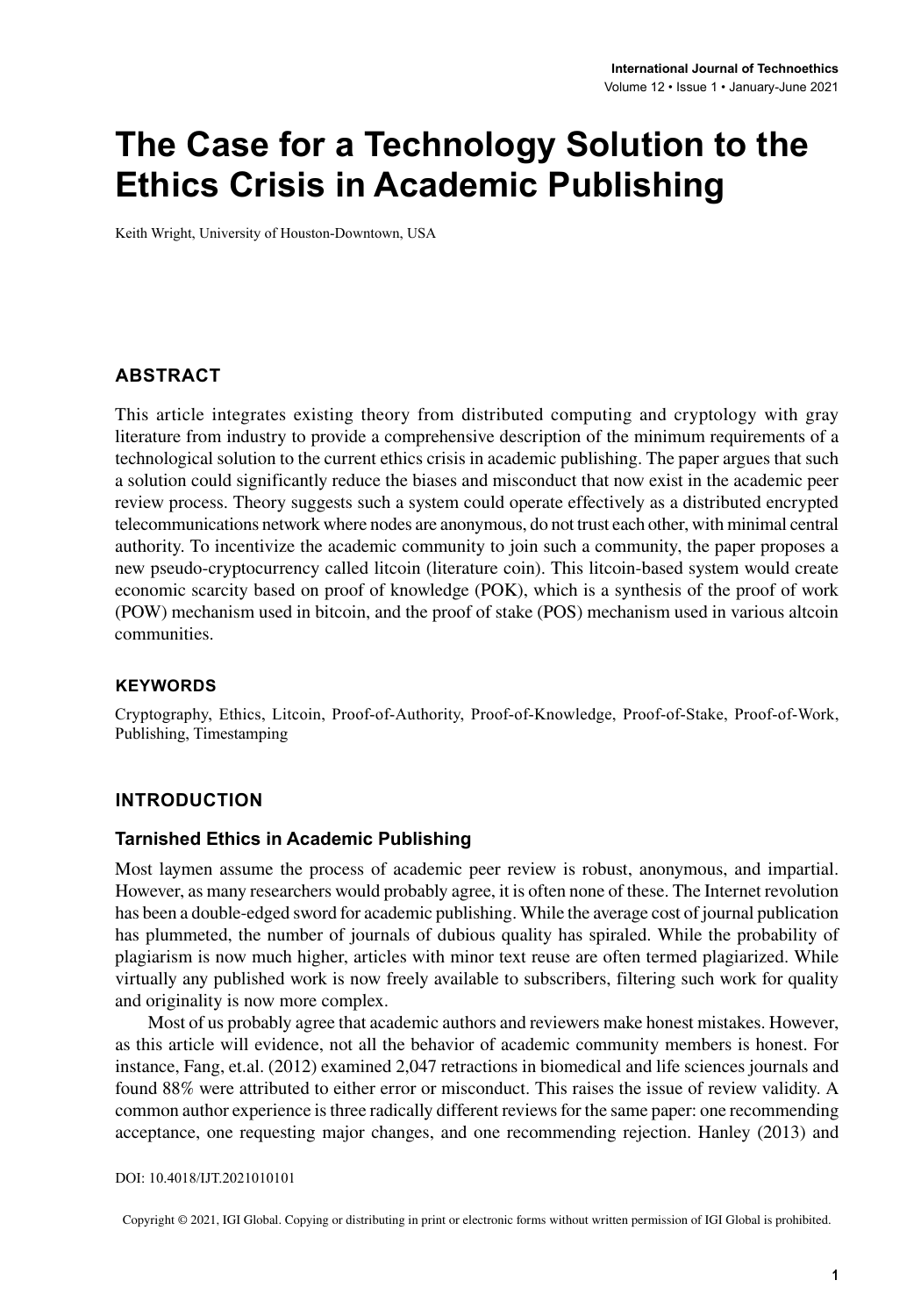Starbuck (2003) indicated that reviewer dissensus often causes top journals to reject high quality papers, while accepting low quality ones (Lodahl & Gordon, 1972; Pfeffer, 1993).

Article review mistakes can have serious negative consequences. For examples, Andrew Wakefield's flawed study of the measles, mumps, and rubella vaccine (Deer, 2014) and Hwang Woosuk's fraudulent study of cloning (Sang-Hun, 2009) have had major negative repercussion. (Yong, 2012). Sage Publications recently retracted sixty papers from one of its journals. In one such case, a reviewer used a phony name to give a glowing review to his own work. Furthermore, according to a 2011 report in the *Journal of Nature Reviews Drug Discovery*, the results of two-thirds of sixty-seven key studies analyzed by Bayer researchers from 2008-2010 could not be reproduced.

The prestigious Proceedings of the National Academy of Science once published a paper entitled "Female Hurricanes are Deadlier than Male Hurricanes" (Jung et. al. 2014), because of the organization's own submission guidelines:

*The review process is conducted anonymously for all submissions, except NAS members' own contributions, where the reviewers are known to the author and their names are published…. https:// www.pnas.org/page/authors/reviewers*

In other words, if you are a NAS member, you may be able review your own paper or those of people you know. In 2002 and 2010, two papers published in those proceedings claimed that a pesticide called atrazine was causing sex changesin frogs. Both papers were examined by the same prestigious editor, who was a colleague of the paper's lead author. The author preselected this editor, and both papers were published without a review of the data on which the paper was based. The Environmental Protection Agency (EPA) could not reproduce the results of either paper (Campbell, 2013).

Heuristic criteria related to authors' social relations, writing style, doctoral origins, and current affiliations can play major roles in review bias, because such heuristics can be used to avoid the difficult burden of deeply evaluating an article (Yong, 2012). To demonstrate this, Ceci & Peters (1982) identified several papers published by faculty from prestigious departments. Next, they copied and resubmitted the papersto the same journals, but with phony author names and affiliations. Of the nine papers not deemed plagiarized, eight were rejected by sixteen of eighteen reviewers.

There is also evidence of a "complex language bias" in journal article reviewing (Armstrong, 1980). In the best-known study of this issue, faculty from three prestigious universities evaluated previously published research. The investigators rewrote the articles in two different versions, one with straightforward language, the other with more complex language. Reviewers rated the complex language versions more highly.

Mahoney (1977) presents evidence of "confirmation bias" which means that reviewers tend to favor research that does not deviate very much from prevailing wisdom.

Michael Eisen, a biologist at UC Berkeley, and a founder of the *Public Library of Science* (PLOS) was quoted in the following *Wall Street Journal* article (Campbell, 2013):

*We need to get away from the notion, proven wrong on a daily basis, that peer review of any kind at any journal means that a work of science is correct. What it means is that a few (1-4) people read it … and didn't see any major problems. That's a very low bar in even the best of circumstances.*

That same WSJ article (Campbell, 2013) also quotes Professor Larry Wasserman, of Carnegie Mellon University:

*The peer review system that we currently use … is a centralized, secretive system that allocates scarce resources (reviewers' time) by fiat. We need to scrap the whole system and build a new one that recognizes that science is first and foremost a marketplace of ideas. We should replace pre-*